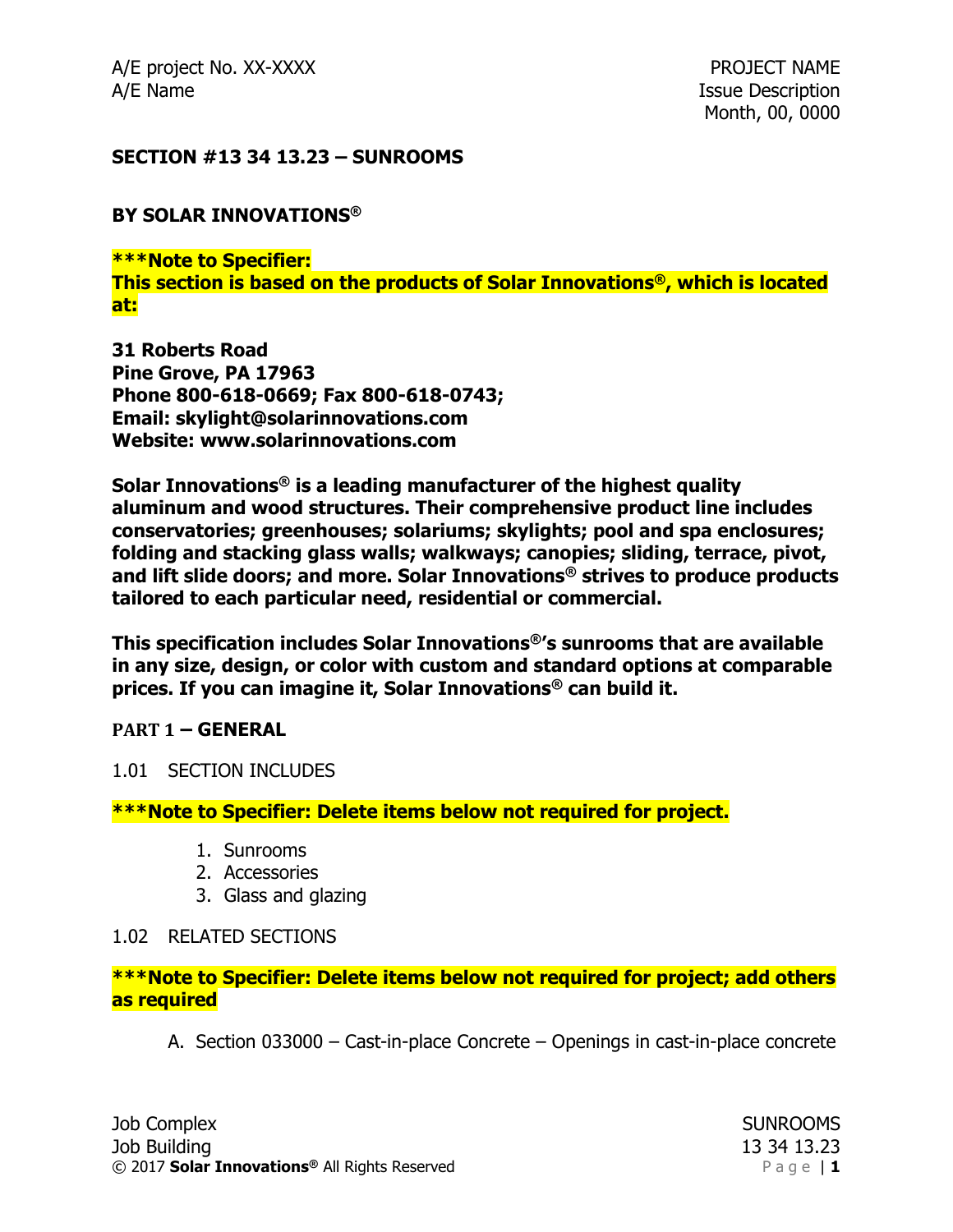- B. Section 034500 Precast Concrete Wall Panels: Opening in precast concrete wall panels.
- C. Section 048100 Unit Masonry Assemblies Openings in masonry
- D. Section 054000 Cold Formed Metal Framing: Framed Openings
- E. Section 061000 Rough Carpentry: Framed Openings
- F. Section 062000 Finish Carpentry: Interior Wood Casing
- G. Section 072100 Thermal insulation: batt insulation at window perimeter
- H. Section 074600 Siding and Trim
- I. Section 076200 Flashing and Sheet Metal: Flashing associated with windows and doors
- J. Section 079200 Joint Sealers

## 1.03 REFERENCE STANDARDS

- A. The latest published edition of a reference shall be applicable to this Project unless identified by a specific edition date
- B. All reference amendments adopted prior to the effective date of this Specification shall be applicable to this Project
- C. All materials, installation, and workmanship shall comply with the applicable requirements and standards addressed within the following references:

## **\*\*\*Note to Specifier: Delete any references below that are not required by the project, and add others as required.**

- 1. AAMA 611 Voluntary specifications for anodized architectural aluminum (revised).
- 2. AAMA 1503 Voluntary test method for thermal transmittance and condensation resistance of windows, doors, and glazed wall sections
- 3. ASTM A36/A36M Standard specification for carbon structural steel
- 4. ASTM B221/B221M Standard specification for aluminum and aluminumalloy extruded bars, rods, wires, profiles, and tubes
- 5. ASTM B241/B241M Standard specification for aluminum and aluminumalloy seamless pipe and seamless tubes
- 6. ASTM C1115 Standard specification for dense elastomeric silicone rubber gaskets and accessories
- 7. ASTM C864 Standard specification for dense elastomeric compression seal gaskets, setting blocks, and spacers
- 8. ASTM E283 Standard test method for structural performance of exterior windows, curtain walls, and doors by uniform static air pressure difference.
- 9. ASTM E330 Standard test method for structural performance of exterior windows, curtain walls, and doors by uniform static air pressure difference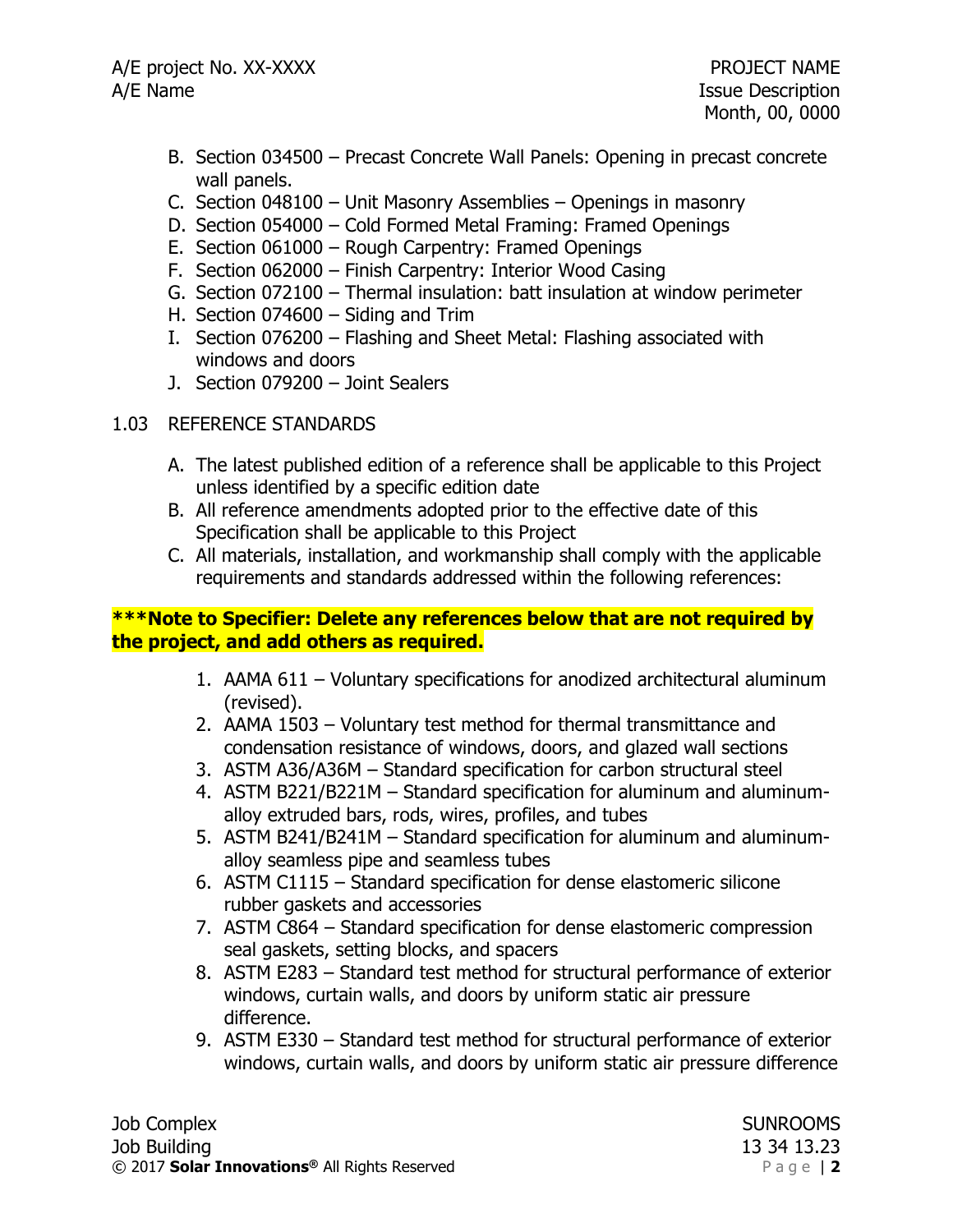- 10.ASTM E331 Standard test method for water penetration of exterior windows, curtain walls, and doors by uniform static air pressure difference
- 11.ASTM E547 Water penetration of exterior windows, curtain walls, and doors.
- 12.ASTM E1886 Standard test method for performance of exterior windows, curtain walls, doors, and impact protective systems impacted by missiles and exposed to cyclic pressure differentials
- 13.ASTM E 1996 Standard specification for performance of exterior windows, curtain walls, doors, and impact protective systems impacted by windborne debris in hurricanes

14.AWS D1 – Structural welding code

15.FGMA – Flat glass marketing association, glazing manual

## 1.04 PERFORMANCE REQUIREMENTS

- A. Air and Water Leakage Design, fabricate, assemble, and erect the aluminum glazed system to be permanently free of significant air leakage. Significant leakage shall be defined as a differential test pressure amounting to 20 percent of specified strength performance pressure required with operable windows doors, or joints (if any) sealed to prevent crack leakage.
	- 1. Significant Air Leakage No more than 0.18 cfm per square foot (projected area of module), determined by ASTM 283
		- a. Supply certified testing report(s) adhering to the requirements set forth by ASTM-E283 at the required pressure of 1.57psf and 76Pa.
		- b. Supply certified testing report(s) adhering to the requirements set forth by ASTM-E283 at the required pressure of 6.24psf and 300Pa.
	- 2. Significant Water Leakage Any uncontrolled penetration of water, determined by ASTM E 331; at test pressure equal to 10% of positive wind pressure design, but not less than 12 psf.
- B. Structural Performance Structural performance as tested in accordance with ASTM-E330; with no glass breakage or permanent damage to fasteners, anchors, hardware, or actuating mechanisms
	- 1. Normal wall deflection should not exceed 1/175 of clear span for span lengths of 13'6" or less and  $1/240 + 1/4$ " for all others. Restrict deflection to ¾" maximum for individual glazing lites.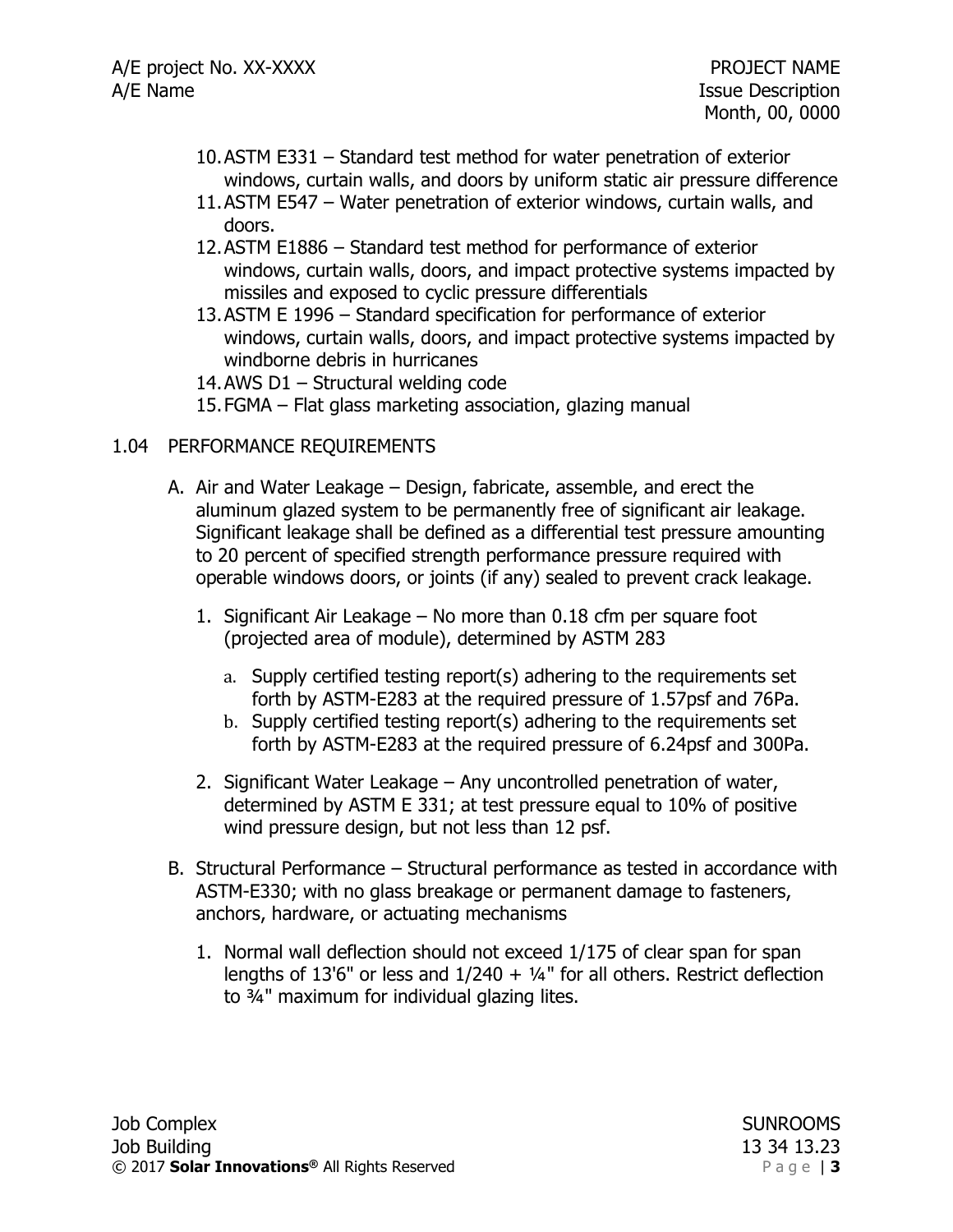- 2. Parallel to wall deflection should not exceed 75% of glass edge clearance. Restrict deflection to L/360 or 1/8" maximum. Restrict deflection to 1/16" maximum above doors and/or windows. It shall be permitted to increase the deflection to 1/8" if the door operation is not affected.
- 3. Deflection of the entire assembly, including, but not limited to, glass, shall not exceed 1 ½"
- C. Thermal Performance Tested values, certifications, and simulation protocols
	- 1. U-Value Unit to comply with the U-value NFRC rated, or simulated in accordance with NFRC 100 protocol, shown in manufacturers latest published data for the glazing and sill specified.
		- a. U-Value requirement Based on glazing (consult manufacturer)
	- 2. Solar Heat Gain Coefficient Unit to comply with the Solar Heat Gain Coefficient NFRC rated, or simulated in accordance with NFRC 200 protocol, shown in manufacturers latest published data for the glazing and sill specified.
		- a. SHGC requirement Based on glazing (consult manufacturer)
	- 3. Visible Light transmittance Unit to be simulated for complete system visible light transmittance for the specific system details including glazing and required sill.
		- a. Visible Light Transmittance– Based on glazing (consult manufacturer)

## 1.05 MANUFACTURER'S CERTIFICATES

### **\*\*\*Note to Specifier: Select the appropriate set of test results for the project details. Delete all other paragraphs.**

A. SI5600 Pyramid Skylight

- 1. Air Infiltration Test ASTM E 283
	- a. Force of  $1.6$ psf =  $0.18$ cfm/ft<sup>2</sup> infiltration
	- b. Force of 6.24psf =  $0.09$ cfm/ft<sup>2</sup> infiltration
- 2. Water Penetration Test ASTM E 331
	- a. Water pressure of 30.0psf 5qph/ft<sup>2</sup> = no leakage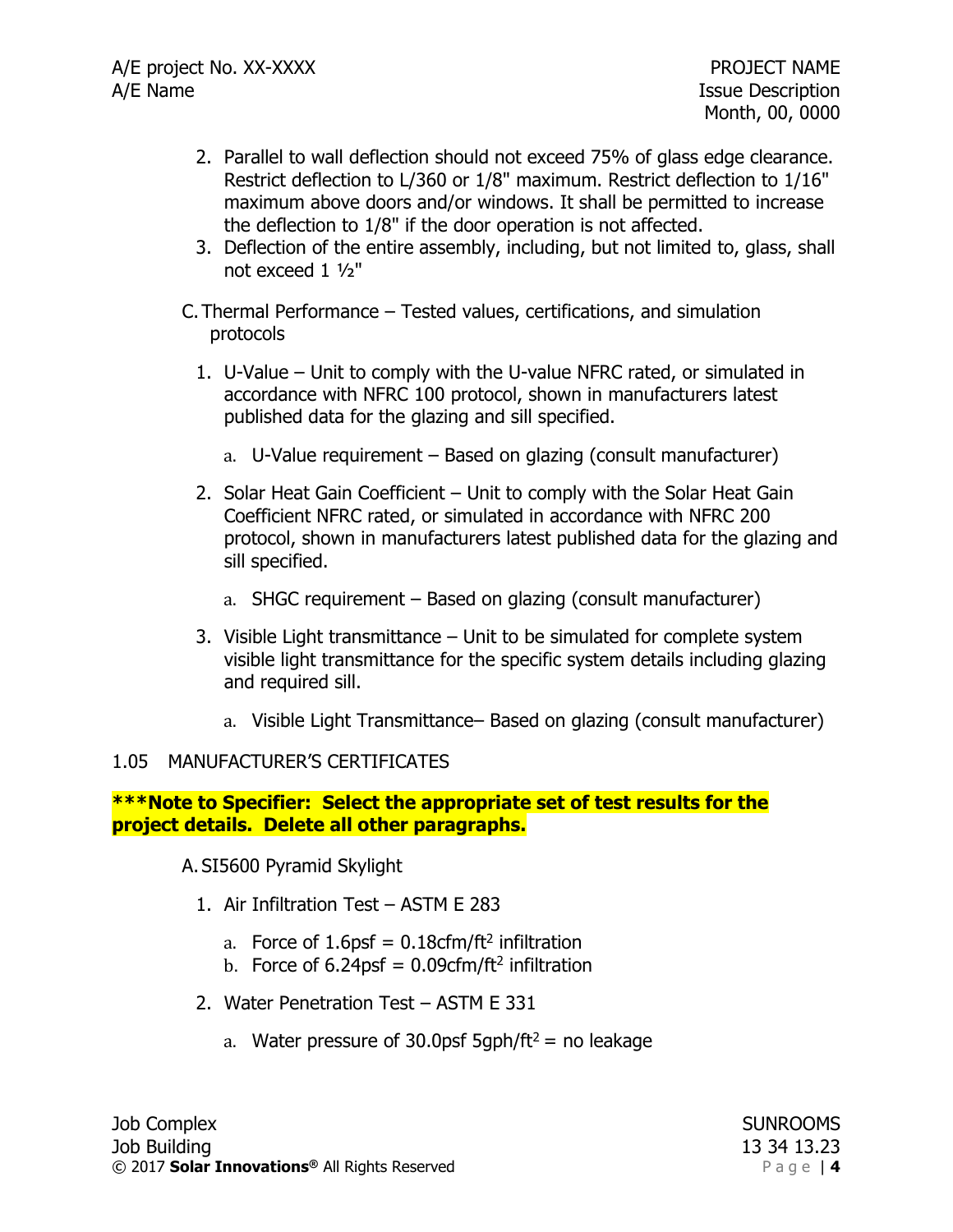- 3. Uniform Structural Load Test ASTM E 330
	- a. Force of 130psf exterior  $= 0.065$ " permanent set (overload)
	- b. Force of 130psf interior =  $0.001$ " permanent set (overload)
- 4. Florida Product Approval
	- a. Impact FL# 11259.1

### 1.06 SUBMITTALS

- A. Submit under the provisions of Section 013000 for review and approval for fabrication.
- B. Shop Drawings Detailed drawings prepared specifically for the project by manufacturer. Include information not fully detailed in manufacturer's standard product data, including, but not limited to, wall elevations and detail sections of every typical composite member. Show opening dimensions, framed opening tolerances, profiles, product components, anchorages, and accessories.
	- 1. Indicate fastener locations, glazing, and hardware arrangements
	- 2. Include schedule identifying each unit, with marks or numbers referencing drawings
	- 3. Must show all surrounding substrates and relevant conditions
	- 4. Must be drawn in the domestic USA, by the manufacturer of the system.
- C. Product Data Manufacturer's data sheets on each product to be used, including:
	- 1. Storage and handling requirements and recommendations
	- 2. Preparation instructions and recommendations
	- 3. Installation methods

## **\*\*\*Note to Specifier: Delete color section samples if colors have been preselected.**

- D. Color Samples Two complete color chip sets representing manufacturer's full range of stocked colors with a standard size of 2" x 3" (50mm x 75mm).
- E. Verification Samples required samples for verification of system
	- 1. Aluminum Finish Two samples, minimum size of 2" x 3" (50mm x 75mm), representing actual product and color.
	- 2. Wood Finish Two samples, minimum size of  $2" \times 5"$  (50mm  $\times$  127mm), representing actual product and color.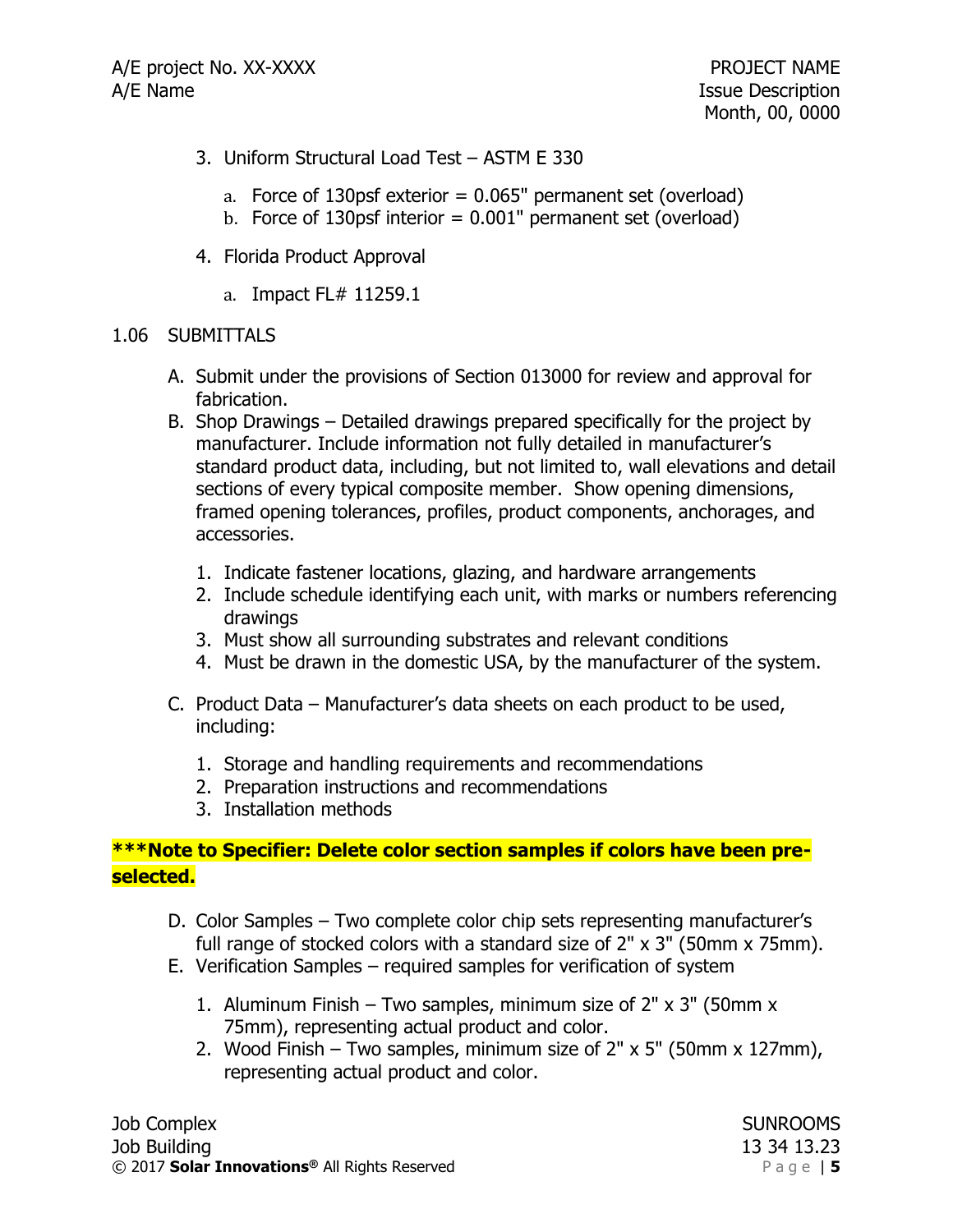3. Glazing – Two samples, minimum size of  $12" \times 12"$  (300mm x 300mm), representing specified glass, including coatings and/or frit pattern(s).

### **\*\*\*Note to Specifier: Assembly sample provided upon request only.**

4. Assembly Sample – One sample illustration connection details with a maximum size of 12" x 12" x 12". Glazing included as offered by glass supplier. Sample developed to best represent the specified product.

### 1.07 QUALITY ASSURANCE

- A. Manufacturer qualifications company shall be a company specializing in the manufacturing of products specified in this section. Manufacturer shall have at least nineteen (19) years of experience in fabrication and erection of projects of similar scope.
	- 1. Manufacturer must use an extruded aluminum system comprised of domestically produced aluminum and is fabricated/assembled in the USA.
	- 2. Manufacturer must be recognized by NAMI.
	- 3. Manufacturer must be a member in good standing of the National Sunroom Association (NSA).
	- 4. Manufacturer must be a member in good standing of the National Greenhouse Manufacturer's Association (NGMA).
	- 5. Manufacturer must be a member in good standing of the National Glass Association (NGA).
	- 6. Manufacturing facility must have achieved Gold LEED certification
- B. Installer Qualifications Installer shall be experienced in performing the work of this section that has specialized in installation of work similar to that required for this project for a minimum of nineteen (19) years.

**\*\*\*Note to Specifier: Include a mock-up if the project size and/or scope warrant taking such a precaution. The following is one example of how a mock-up on a large project might be specified. When deciding on the extent of the mock-up, consider all the major different types of work on the project and consult with product manufacturer prior to selection.**

- C. Mock-ups
	- 1. Provide a mock-up for evaluation of surface preparation techniques and application workmanship.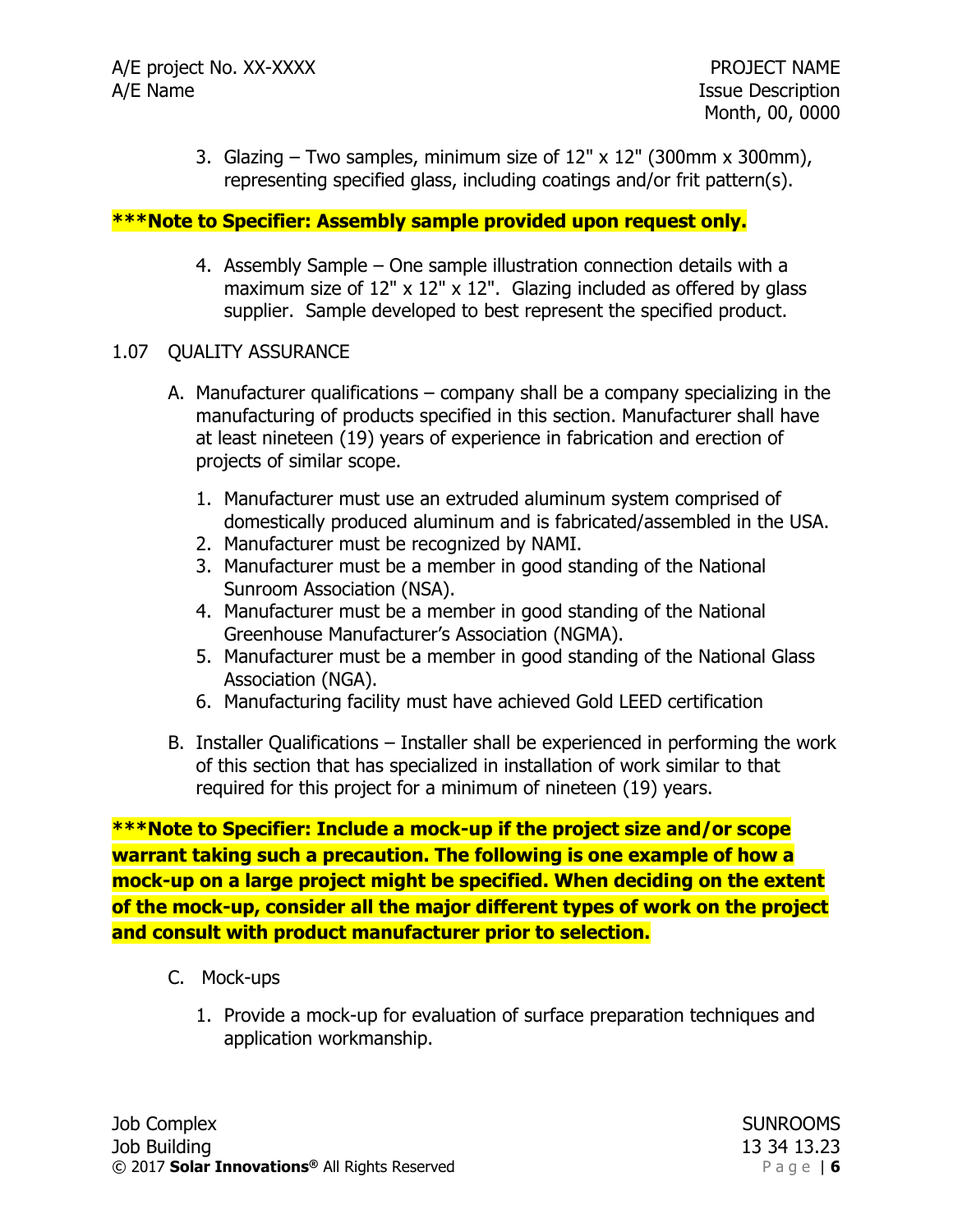- a. Approximate size:
- b. Finish areas designated by Architect
- c. Do not continue with remaining work until workmanship, color, and sheen are approved by Architect.
- d. Refinish mock-up area as required to produce acceptable work.
- e. Incorporate accepted mock-up as part of the Work.

### 1.08 DELIVERY, STORAGE, AND HANDLING

- A. Deliver products to the jobsite freight prepaid.
- B. Store products in manufacturer's original unopened packaging, covered to protect factory finishes from damage, precipitation, and construction dirt until ready for installation
- C. Store materials off construction grounds in a secure location that is a dry, covered area and protected from weather conditions
- D. Inspect and report any freight damages to the manufacturer immediately.

### 1.09 PROJECT CONDITIONS

- A. Maintain environmental conditions (temperature, humidity, and ventilation) within limits recommended by manufacturer for optimal results. Do not install products under environmental conditions outside manufacturer's absolute limits.
- B. Perform structural silicone sealant work when air temperature is above 10° F (minus 12° C)

## 1.10 WARRANTY

- A. Provide manufacturer's limited warranty that all components are warranted for one (1) year for cases of normal use. Many components are also warranted by the original manufacturers for greater lengths of time. Reference original warranty for complete warranty time frames.
- B. Warranty Addendum Manufacturer offers extended warranties and service contracts on a per job basis.

## **\*\*\*Note to Specifier: Delete warranties below that do not apply to the selected finish(es).**

- C. Frame Finish
	- 1. For anodized finishes provide a warranty of five (5) years.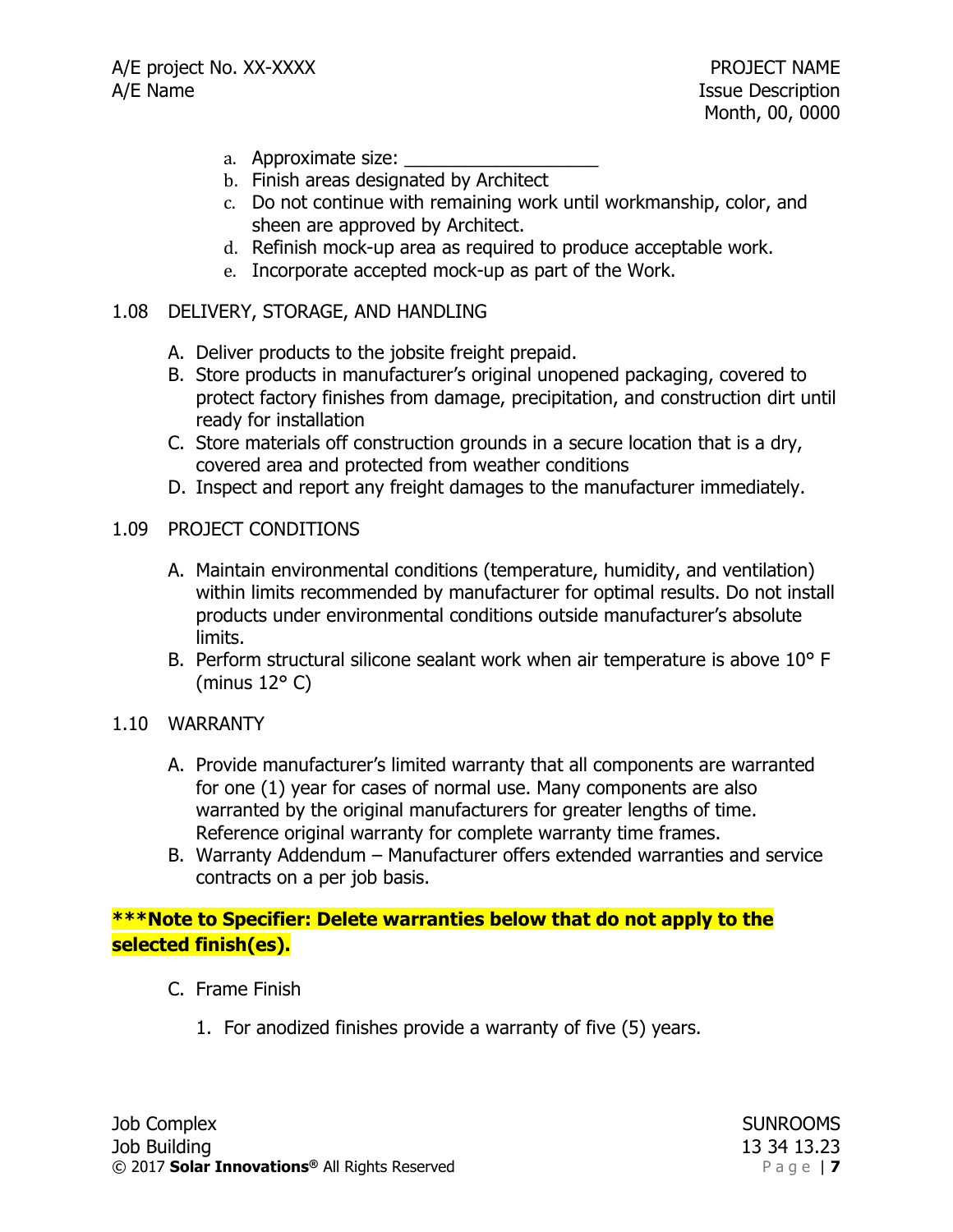- 2. For stock color AAMA 2605 finishes with 2-3 coats powder or liquid dependent on color and/or application, provide paint manufacturer's warranty for color and film integrity for at least fifteen (15) years from date of application.
- 3. For custom color AAMA 2605 finishes with 2-3 coats powder or liquid dependent on color and/or application, provide paint manufacturer's warranty for color and film integrity for at least fifteen (15) years from date of application.
- 4. For stock color AAMA 2604 finishes with 2 coats powder or liquid, provide warranty for color and film integrity for ten (10) years from date of application.
- 5. For custom color AAMA 2604 with 2 coats powder or liquid, provide paint manufacturer's warranty for cracking and pulling integrity for ten (10) years from date of application.
- 6. For stock AAMA 2603 finishes with 1 coat liquid only, thermosetting acrylic resin finishes, provide warranty for cracking and pulling integrity for five (5) years from date of application.
- 7. For custom color AAMA 2603 finishes with 1 coat liquid only, provide paint manufacturer's warranty for cracking and pulling integrity for at least five (5) years from date of application.
- 8. Custom warranty period, say years, to be approved and accepted in writing by Solar Innovations<sup>®</sup> based on project's scope and application

**\*\*\*Note to Specifier: Under extreme conditions, warranties for glazing may be less than twenty (20) years. Verify conditions with manufacturers. Delete the following paragraph if not required; edit to suit conditions.**

D. For glazing, provide glazing manufacturer's standard warranty against defective materials, delamination, seal failure, and defects in manufacturing for up to twenty (20) years.

## **PART 2 PRODUCTS**

- 2.01 ACCEPTABLE MANUFACTURERS
	- A. Product based on Solar Innovations<sup>®</sup> Sunrooms, as provided by: Solar Innovations® 31 Roberts Road Pine Grove, PA 17963 Phone 800-618-0669 / Fax: 800-618-0743 Email: [skylight@solarinnovations.com](mailto:skylight@solarinnovations.com)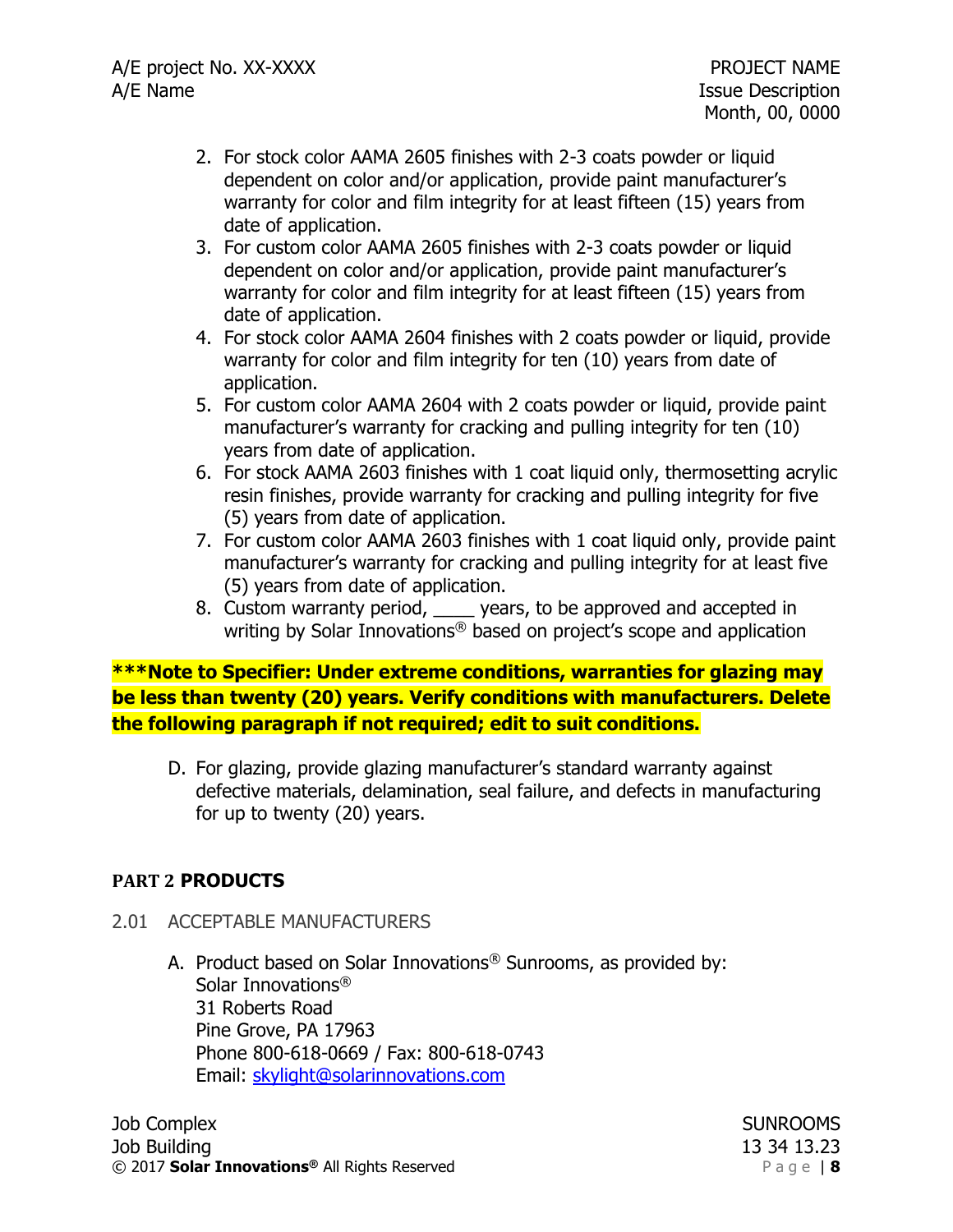Website: [www.solarinnovations.com](http://www.solarinnovations.com/)

### **\*\*\*Note to Specifier: Delete one of the following two paragraphs; coordinate with requirements of Division 1 section on product options and substitutions.**

- B. Substitutions not permitted
- 2.02 SUNROOMS
	- A. Sunroom SI5007
		- 1. Dimensions
			- a. Width  $-\underline{\hspace{2cm}}$
			- b. Length  $-\underline{\hspace{2cm}}$
			- c. Projection  $-$
			- d. Ridge Height  $-$
			- e. As indicated on the Drawings

**\*\*\*Note to Specifier: Through use of custom curves composed of laminated glass, custom curved eave structures can be provided with roof pitches varying from a 2/12 to an 8/12 and can meet any specified length. Straight eave enclosures can be designed with any roof pitch from 2/12 to 12/12 or greater.**

- f. Roof Pitch  $-\underline{\qquad}$
- g. Eave Height  $-\underline{\hspace{2cm}}$
- 2. Configuration

### **\*\*\*Note to Specifier: Delete one of the following two paragraphs**

- a. Straight Eave
- b. Curved Eave

## **\*\*\*Note to Specifier: Delete one of the following two paragraphs**

- c. Double Pitch/ Even Span
- d. Lean-to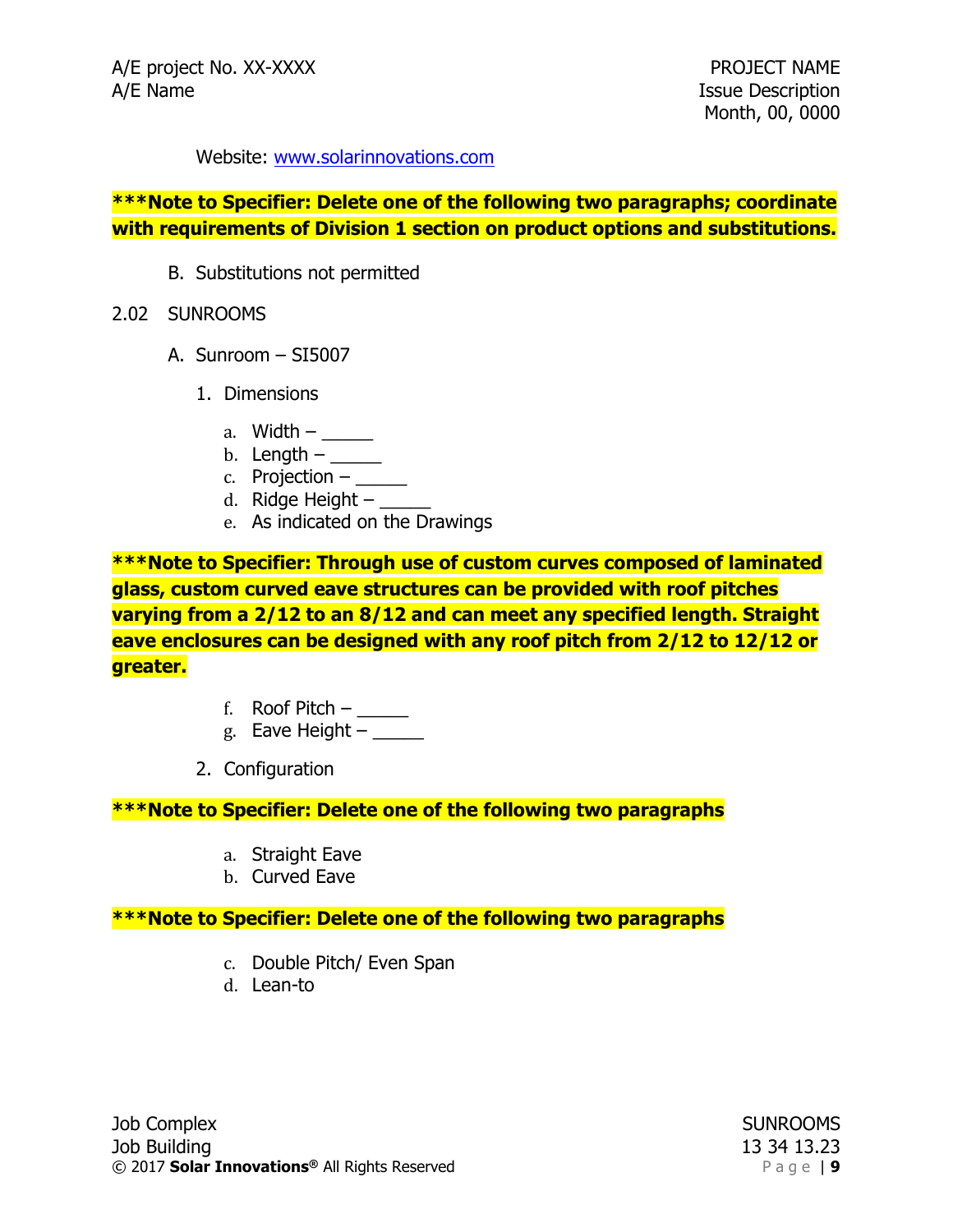**\*\*\*Note to Specifier: Consult manufacturer prior to completing this section of the specifications to verify glass solution matches intended application and safety requirements (laminated layers) of product. The manufacturer will select the type of glazing for the project based on project location, site, use of structure, and input from the Architect. If glazing type has been determined, modify the following to indicate type, thickness, tint, and other specific requirements.**

### B. Glazing

- 1. Single pane glazing options (define variances between sloped and vertical glazing as needed.)
	- a. 3/16" (5mm) float glass
	- b. ¼" (7mm) float glass
	- c. Polycarbonate
	- d. Other:
- 2. Double pane glazing options (verify variances between sloped and vertical glazing as needed.)
	- a. 1" insulated glass unit
		- (1) Outboard glazing lite 3/16" tempered clear glass with LoE 272 low-emissivity coating on surface two
		- (2) Air spacer Stainless Steel spacer with dual seals of polyisobutylene/silicone and filled with argon gas
		- (3) Vertical inboard glazing lite 3/16" tempered clear glass
		- (4) Sloped inboard glazing lite  $-5/16$ " annealed clear laminated glass with an .060PVB interlayer
- 3. Specialty glazing options (job specification sections can be provided for the following specialty glazing options.)

# **\*\*\*Note to Specifier: Discuss all specialty glazing options with the manufacturer to determine viability, benefits, and recommended installation locations.**

- a. Electrochromic Glass glazing system that can be controlled through a building automation system, greenhouse automation system, or manually; shading, glare, and HVAC can all be controlled.
- b. Thermochromic Glass glazing system that is 'tinted' via natural heat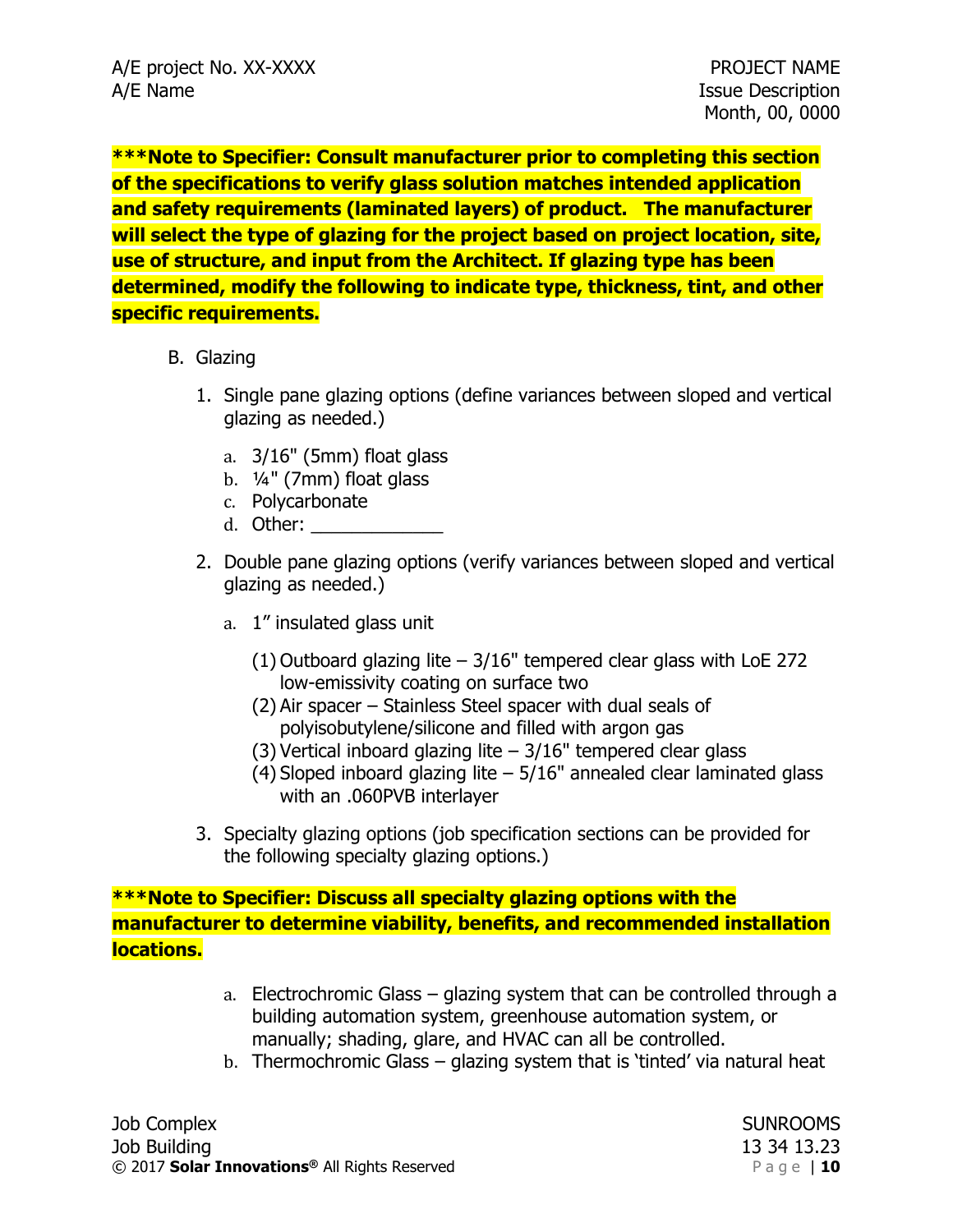- c. Solera Glass Install Solera light diffusion glazing system.
- d. Lumira Polycarbonate Lumira (formerly AeroGel) filled polycarbonate panels to control light diffusion and insulation characteristics.
- 4. Glazing Accessories
	- a. Decorative Mullions
	- b. Interior Grids 3/16" x 5/8" (4.76mm x 15.87mm)
	- c. Simulated Divided Lites  $-3/8$ " x 5/8" (9.52mm x 15.87mm)
	- d. Applied Grids
		- (1) ¾" traditional grids
		- (2) 1 ¼" traditional grids
		- (3) 7/8" colonial grids
		- (4) 7/8" ogee grid
		- (5) ¾" low profile grid
	- e. Decorative Raised Panels
- C. Framing Members
	- a. Framing Members Aluminum
	- b. Framing Members Solid wood interior, aluminum exterior; aluminum base plate and pressure cap system. Dependent upon structural requirements.

**\*\*\*Note to Specifier: Edit paragraphs appropriately. Consult manufacturer to determine which framing meets project specific requirements.**

- $(1)$  SI5207 LD Residential System 2" (50mm) by:
	- 1. 2" (50mm), not including glazing depth.
	- 2. 2 13/16" (71mm), not including glazing depth.
	- 3. 5 ½" (139.7mm), not including glazing depth.
	- 4. 8" (203.2mm), not including glazing depth.
- (2) SI5257 HD Residential System 2  $1/2$ " (63.5mm) by
	- 1. 4" (101.6mm), not including glazing depth.
	- 2. 6" (152.4mm), not including glazing depth.
	- 3. 7" (177.8mm), not including glazing depth.
	- 4. 8" (203.2mm), not including glazing depth.
- (3) Framing Member Cross Section As required to accomplish performance criteria.
- (4) Framing Member Cross Section \_\_\_\_\_

Job Complex SUNROOMS Job Building 13 34 13.23 © 2017 **Solar Innovations®** All Rights Reserved P a g e | **11**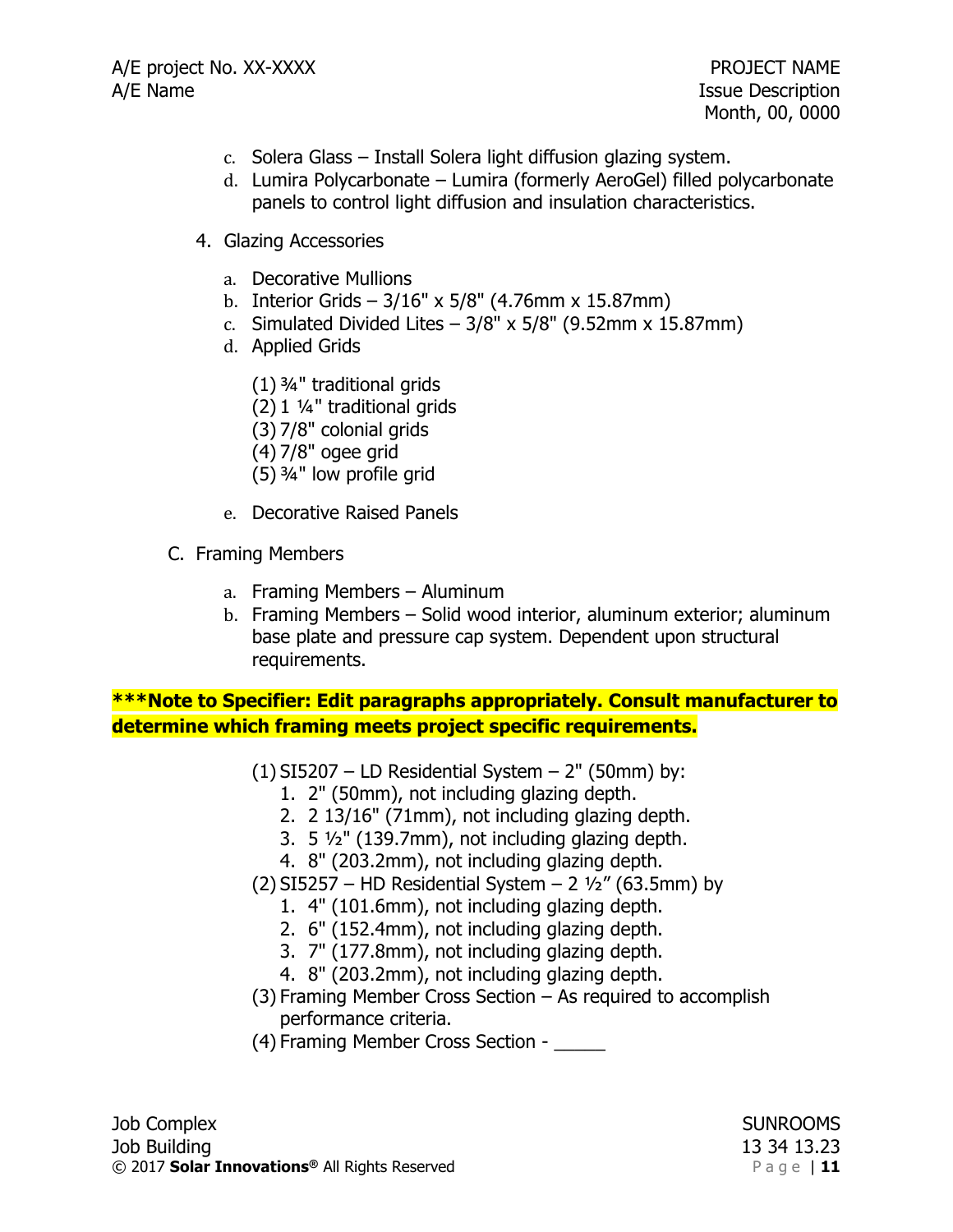**\*\*\*Note to Specifier: The following is applicable only on curved eave evenspan structures. Standard bay width options are for 14.75° pitches. 30.5" bay centers are the only option available for 30° pitch.**

- c. Bay Centers
	- (1) Bay Centers 30.5" (774.7mm)
	- (2) Bay Centers 38" (965.2mm)
	- (3) Bay Centers 46.5" (1181.1mm)
	- (4) Custom Bay Centers: \_\_\_

## **\*\*\*Note to Specifier: Retain or add accessories desired for structure. All accessories must be included in submitted architectural drawings.**

- C. Accessories all operable accessories must include a thermal break
	- 1. Ridge Vents (Must be thermally broken)
	- 2. Eave Vents (Must be thermally broken)
	- 3. Awning Windows (Must be thermally broken)
	- 4. Casement Windows (Must be thermally broken)
	- 5. Operable Skylights (Must be thermally broken)
	- 6. Terrace Doors (Must be thermally broken)
	- 7. French Doors (Must be thermally broken)
	- 8. Pivot Windows (Must be thermally broken)
	- 9. Tilt Turn Windows (Must be thermally broken)
	- 10.Hopper Windows (Must be thermally broken)
	- 11.Appliques
	- 12.Corners
	- 13.Corner Posts
	- 14.Ridge Crests
	- 15.Moldings
	- 16.Decorative Crown
	- 17.Decorative Gutter
	- 18.Palladian
	- 19.Trims
	- 20.Grids
	- 21.Finials
	- 22.Transom Band
	- 23.Shading Systems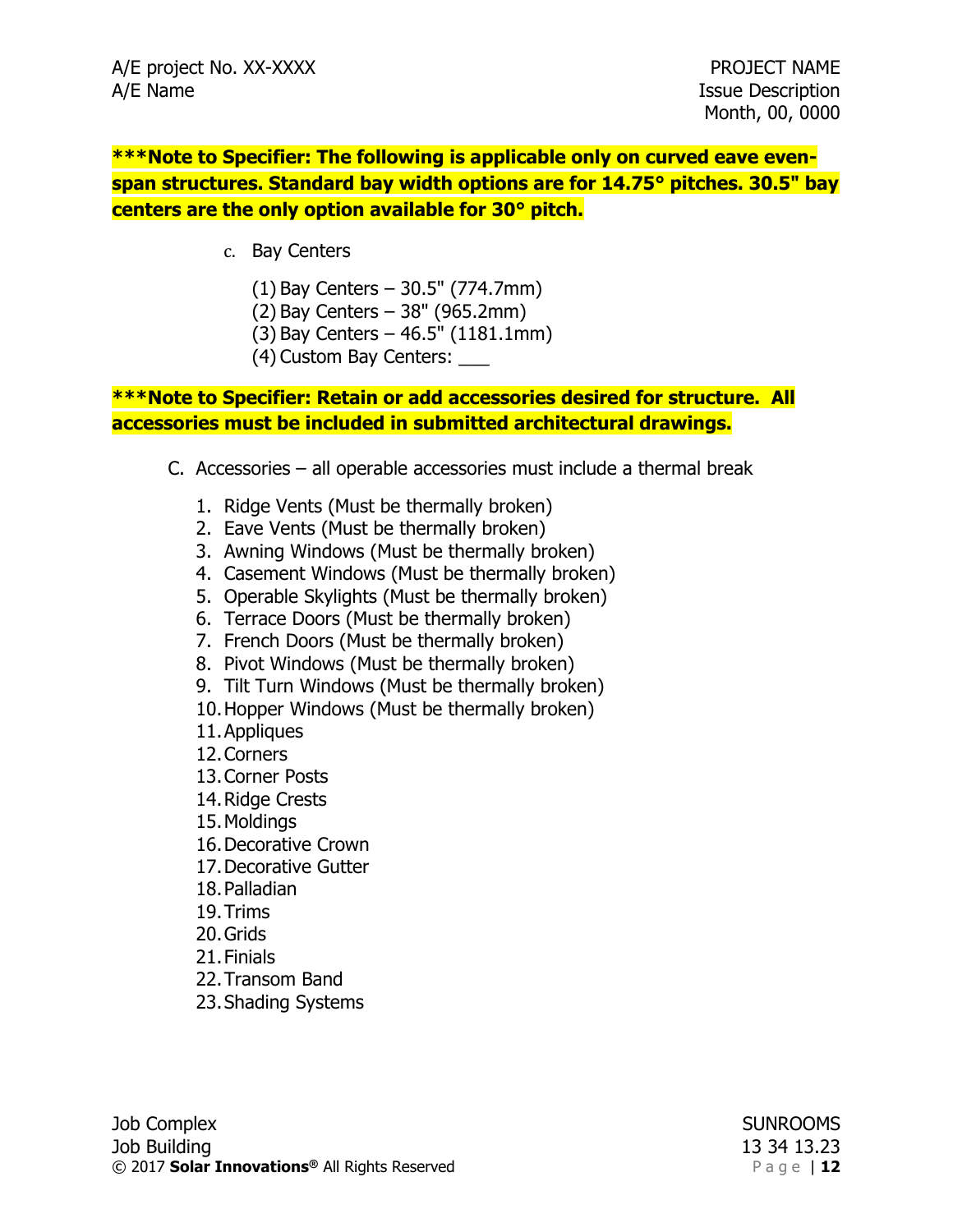- a. Vertical or sloped shade system Supply and mount vertical or sloped shade system as shown on approved sunroom shop drawings. Sunroom shading system to be manufactured with Phifer Shearweave Solar shades or sunroom manufacturer approved equal. Wiring to be provided by other trade(s).
- b. Horizontal shade system Supply and mount horizontal shade system as shown on approved sunroom shop drawings. Sunroom shading system to be manufactured with Phifer Shearweave Solar shades or sunroom manufacturer approved equal. Wiring to be provided by other trade(s).

**\*\*\*Note to Specifier: Provide the design intent of the mullions here or as indicated on the Drawings. For instance, the design may call for the use of mullions to break up the glass to match the pattern on an existing structure. Any type of guideline for design the Architect can provide will assist the manufacturer in a workable design solution. Select one of the following options or modify to reflect actual design intents. Obtain the manufacturer's approval of design shown on Drawings.**

- a. Mullion and Purlin Design
	- (1) Basic Mullion and Purlin Design Uniform bay widths; dimension as recommended by manufacturer.
	- (2) Basic Mullion and Purlin Design As indicated on the Drawings.

**\*\*\*Note to Specifier: Many code jurisdictions have their own local code requirements. Provide local code requirements under which the project is being designed; i.e. Uniform Building Code, 1997 Edition with local amendments. If project location is only national code jurisdiction, indicate as such.**

D. Local Code Jurisdiction -

## 2.03 MATERIALS

A. Aluminum – 6063-T52, 6063-T6, or 6061-T6 alloy and temper. Other alloys and tempers may be used for non-structural members provided they do not void the required warranties. Indicate alloys and tempers clearly on shop drawings and in structural calculations.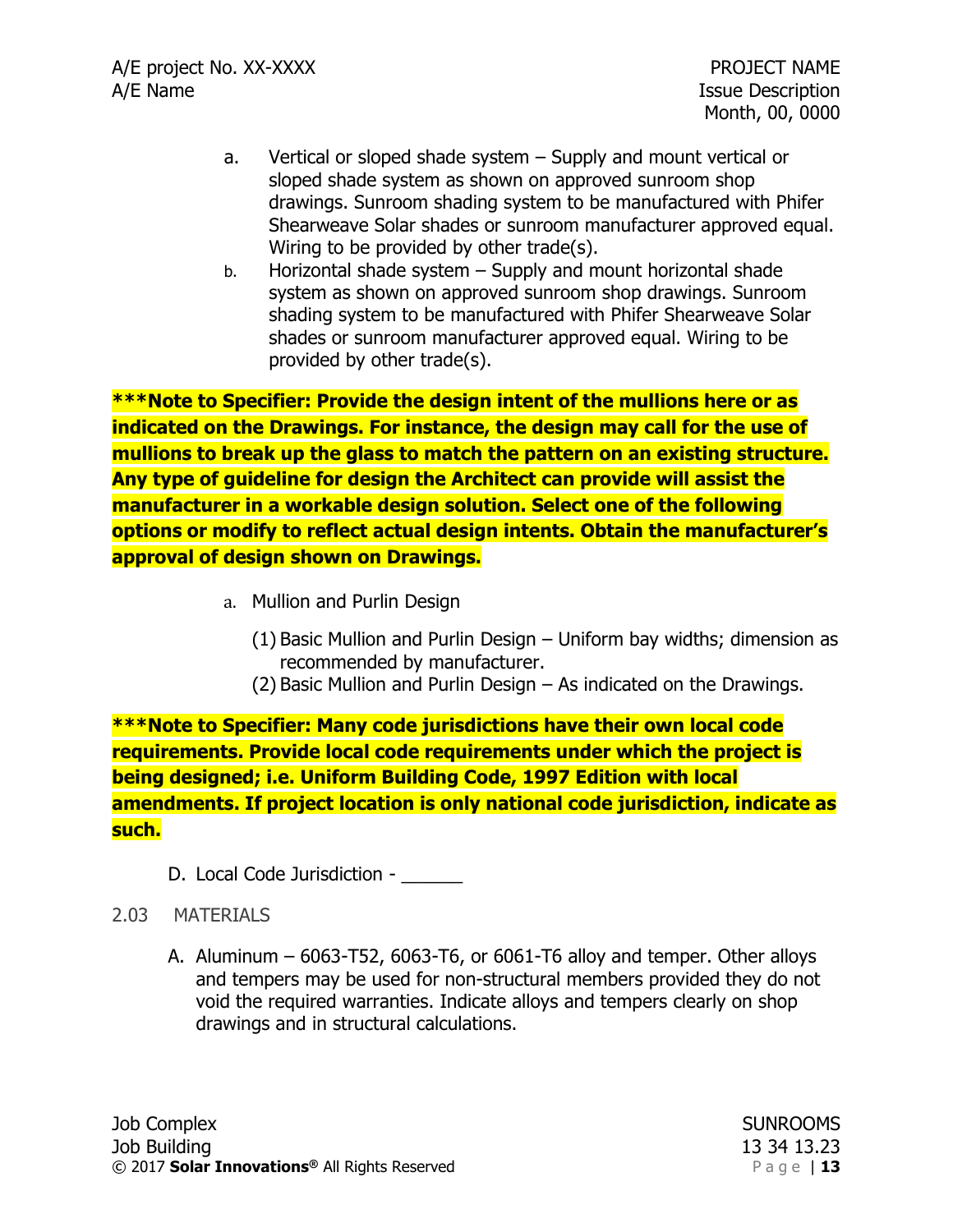- 1. Framing Members Thickness based on design loading, cross sectional configuration, and fabrication requirement.
- 2. Aluminum Flashing and Closures Minimum of 0.040" (1mm) thick.
- 3. Snap-on Covers and Miscellaneous Non-structural trim Minimum thickness recommended by the manufacturer.
- B. Insulated Panels Expanded polystyrene; provide at all filler panels and sheet metal members.

**\*\*\*Note to Specifier: Upon request, the manufacturer also offers their systems in other hard woods, such as redwood, cherry, or Spanish cedar. Delete this paragraph if wood is not desired. Delete the prohibition for laminated members if acceptable to manufacturer. Wood systems are clad in aluminum.**

C. Wood – Solid wood mahogany; laminated members permitted for structural purpose, except in high moisture environments.

### **\*\*\*Note to Specifier: Upon request, FSC Certified components may be available. Check with manufacturer prior to completing this section.**

- 1. FSC Certified Components required
- 2. NO Specialty Wood Requirements
- D. Glazing See Product Section
- E. Glazing Gaskets Compression type design, replaceable, EPDM, complying with ASTM C 864, with solid strand cord to prevent shrinkage.
	- 1. Completely compatible with glazing sealant to be used
	- 2. Profile and hardness as necessary to maintain uniform pressure for watertight seal
	- 3. Manufacturer's standard black color
- F. Flashings Sheet aluminum, same finish as for system components; secured with concealed fastening method or fastener with head finished to match; thickness as required for conditions encountered.

**\*\*\*Note to Specifier: Verify with manufacturer if internal reinforcing is required based on framing material, size, and configuration.**

G. Internal Reinforcing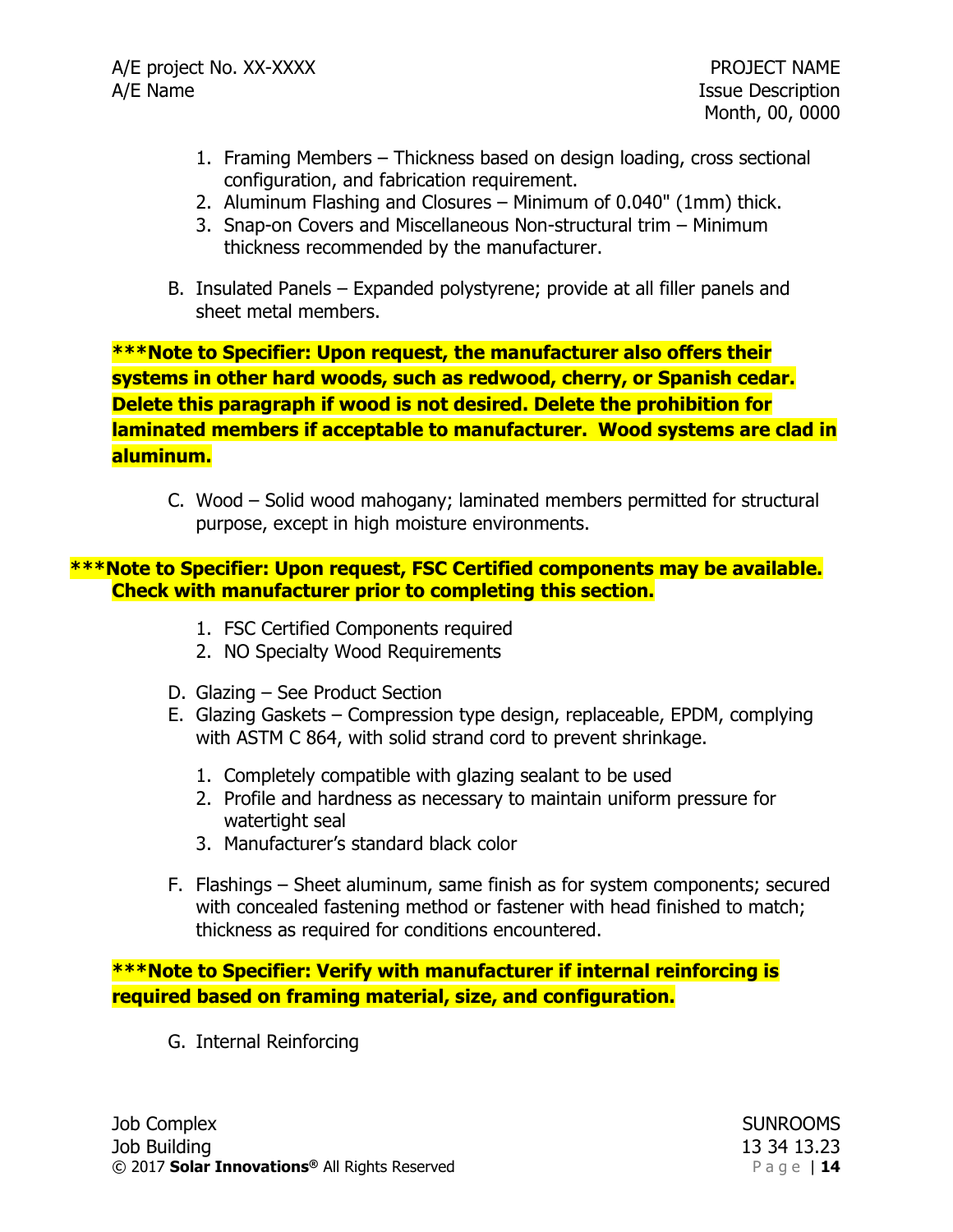- 1. ASTM A36/A36M for carbon steel; or ASTM B308/B308M for structural aluminum
- 2. Shapes and sizes to suit installation
- 3. Shop coat steel components after fabrication with manufacturer recommended primer
- H. Setting Blocks, Edge Blocks, and Spacers As required by manufacturer and compatible with insulated glass where required
- I. Structural Glazing Sealant Manufacturer's Standard; black
- J. Perimeter Sealant Manufacturer's Standard color to match framing finish if available, otherwise color as selected from manufacturer's standard range
- K. Anchors and Fasteners
	- 1. Aluminum and Stainless Steel of type which will not cause electrolytic action or corrosion
	- 2. Zinc cadmium-plated fasteners may be used if acceptable to manufacturer.
	- 3. Finish exposed fasteners to match aluminum frame
- L. Accessories Provide accessories as schedule to achieve design intent and environmental control.

## 2.04 FINISHES

**\*\*\*Note to Specifier: Delete all but one of the following frame finishes. If more than one finish is required, indicate the locations where each is to be used on the architectural drawings.**

- A. Aluminum Finishes
	- 1. Unfinished Aluminum: Mill
	- 2. Aluminum Finish: Anodized complying with AAMA 611
		- a. Color: Clear (Class I)
		- b. Color: Dark Bronze
	- 3. Aluminum Finish: AAMA 2605 finish
		- a. Color: Manufacturer's standard bronze color
		- b. Color: Manufacturer's standard Hartford green color
		- c. Color: Manufacturer's standard white color
		- d. Color: Manufacturer's standard sandstone color
		- e. Color: Manufacturer's standard black color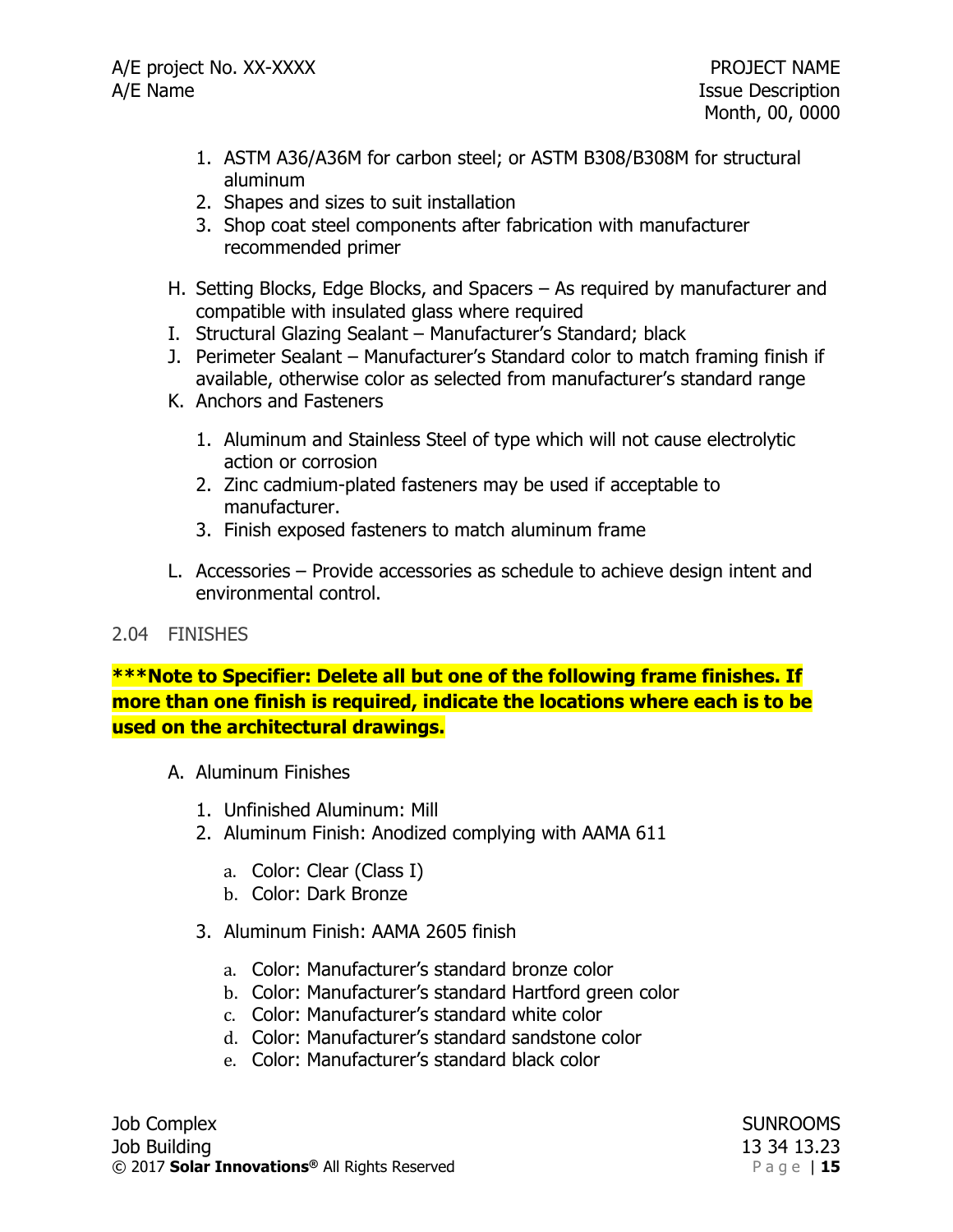- f. Color: Manufacturer's standard natural clay color
- 4. Aluminum Finish: AAMA 2604 finish
	- a. Color: Manufacturer's standard bronze color
	- b. Color: Manufacturer's standard Hartford green color
	- c. Color: Manufacturer's standard white color
	- d. Color: Manufacturer's standard sandstone color
	- e. Color: Manufacturer's standard black color
	- f. Color: Manufacturer's standard natural clay color
- 5. Aluminum Finish: AAMA 2603 finish
	- a. Color: Manufacturer's standard bronze color
	- b. Color: Manufacturer's standard Hartford green color
	- c. Color: Manufacturer's standard white color
	- d. Color: Manufacturer's standard sandstone color
	- e. Color: Manufacturer's standard black color
	- f. Color: Manufacturer's standard natural clay color

## **\*\*\*Note to Specifier: If a custom color or a different type of finish is required, verify availability with manufacturer and enter a description below.**

- 6. Aluminum Liquid Finish: \_\_\_\_\_\_\_\_\_\_\_\_\_\_\_\_\_\_\_\_
- 7. Aluminum Powder Finish: \_\_\_\_\_\_\_\_\_\_\_\_\_\_\_\_\_\_\_\_
- 8. Aluminum Anodized Finish: \_\_\_\_\_\_\_\_\_\_\_\_\_\_\_\_\_\_\_\_
- 9. Metal Cladding: \_\_\_\_\_\_\_\_\_\_\_\_\_\_\_\_\_\_\_\_
- 10. Wood Interior:

### **\*\*\*Note to Specifier: Delete the following paragraph if no wood members are required.**

11.Wood Finish

- a. Manufacturer's standard water based sealer applied to minimize damage and discoloration during installation. Final sanding and finishing is by the other. It is the customer's responsibility to properly maintain the finish on the wood to preserve any warranty.
- b. ICA 3-coat clear sealer consisting of impregnating agent, base coat, and top coat.

#### 2.05 FABRICATION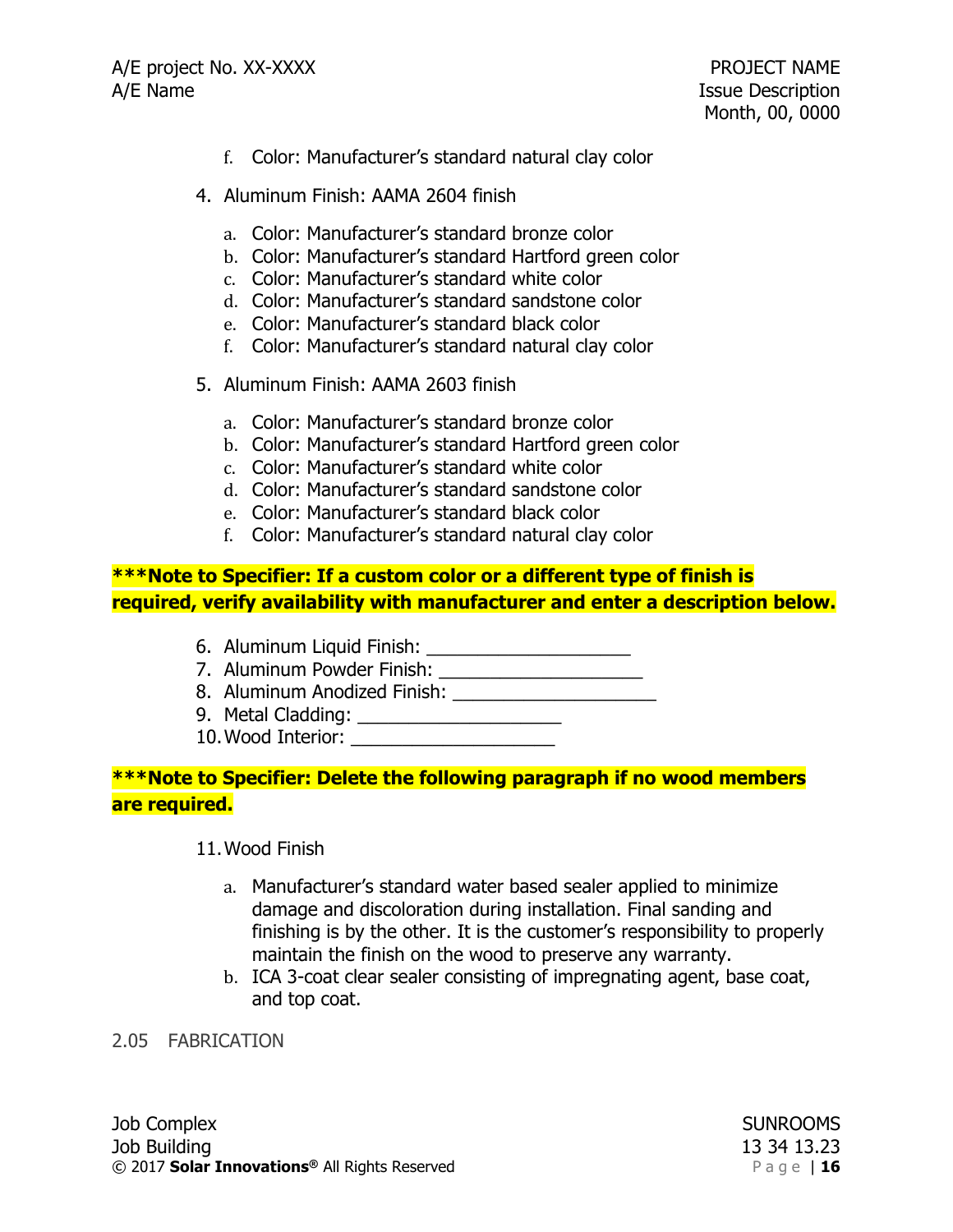- A. Fabricate components in accordance with the shop drawings approved by the architect.
- B. All major fabrication shall be done at the manufacturing location and not onsite.
- C. Manufacturer shall remove all burrs and rough edges prior to finish application.
- D. Install all gaskets and tapes at factory, as reasonable.
- E. Disassemble only to the extent necessary for shipping and handling limitations.
- F. Manufacturer shall be notified of any field modification prior to the activity commencing.
- G. All welding shall comply with standards set forth by the American Welding Society.
- H. Grind exposed welds smooth and flush with adjacent surfaces before finishing; restore mechanical finish.
- I. Perform all work in a method that will meet or exceed industry standards.
- J. Isolation membrane materials shall be used to separate dissimilar metals to prevent galvanic corrosion/action between materials.
- K. Fabricate components to allow for accurate and rigid fit of joints and corners. Match components carefully ensuring continuity of line and design. Ensure joints and connections will be flush and weather tight. Ensure slip joints make full, tight contact and are weather tight.

# **\*\*\*Note to Specifier: Delete the following if internal reinforcing is not required for this project.**

- L. Steel Components
	- 1. Clean surfaces after fabrication and immediately prior to application of primer in accord with manufacturer's recommendations.
	- 2. Apply specified shop coat primer in accord with manufacturer's instructions to provide 1.0 mil (0.05mm) minimum dry film thickness
- M. Fabricate components true to detail and free from defects impairing appearance, strength or durability.
- N. Provide contoured exterior horizontal or purlin glazing retainers to minimize water, ice, and snow buildup.
- O. Reinforce components at anchorage and support points, joints, and attachment points for interfacing work.
- P. Accurately size glazing to fit openings allowing for clearances as set forth by the "Glazing Manual" published by the Flat Glass Marketing Association (FGMA).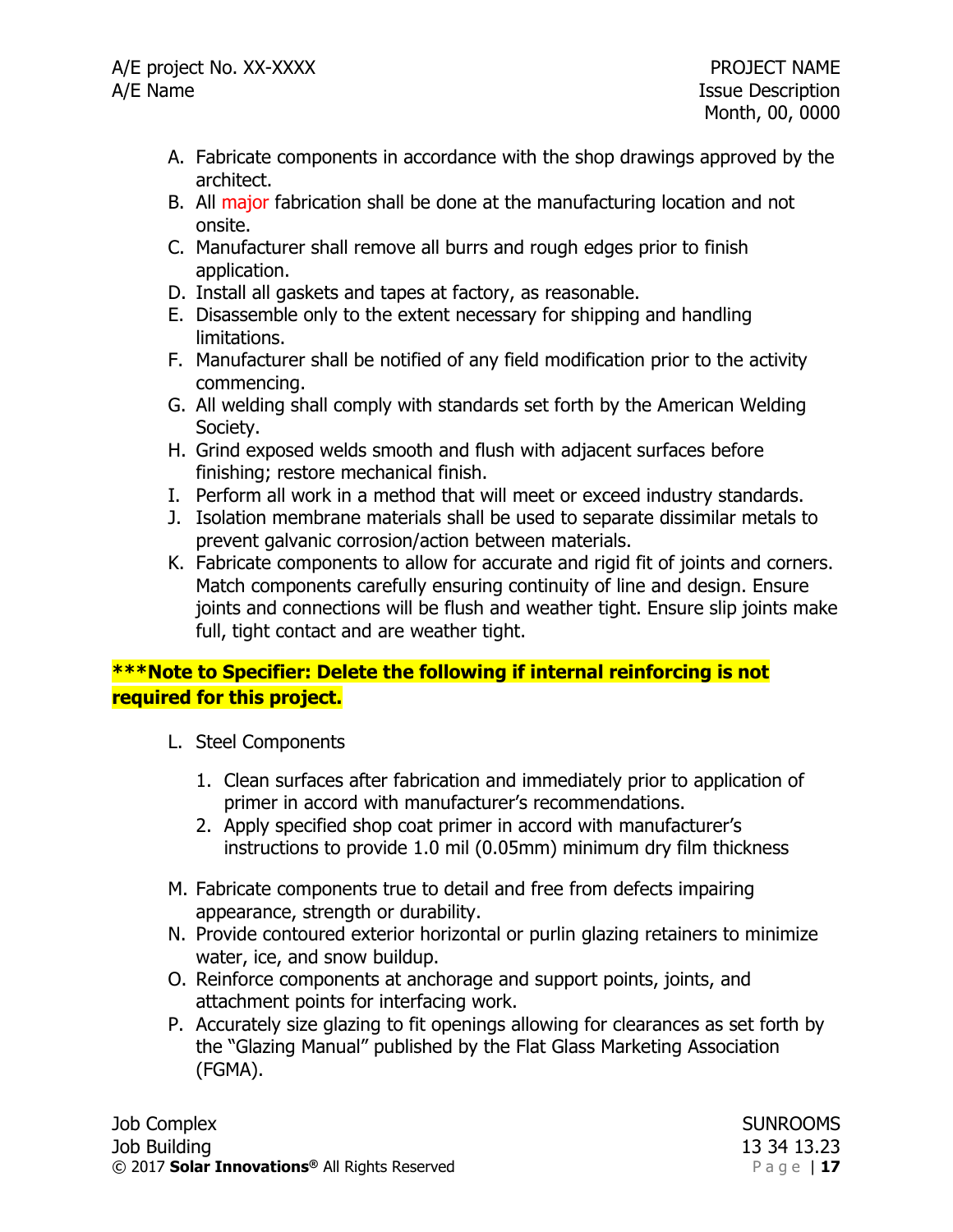Q. Cut glass clean and carefully. Nicks and damaged edges will not be accepted. Replace all glass with damaged edges.

## **PART 3 EXECUTION**

## **\*\*\*Note to Specifier:**

**This section is only applicable if Solar Innovations® installation is accepted.**

### 3.01 PREPARATION

- A. General contractor shall direct, supervise, and inspect all site work related to the sunroom.
- B. Do not begin installation until substrates have been properly prepared and approved by manufacturer. Substrate preparation shall be done in strict accordance with the approved shop drawings.
- C. If substrate penetration is the responsibility of another installer, notify Architect of unsatisfactory preparation before proceeding.
- D. Thoroughly clean all surfaces and substrates prior to installation.
- E. Prepare surfaces using the method recommended by the manufacturer for achieving the best result for the substrate under the project conditions.

## 3.02 INSTALLATION

- A. Installation of the sunroom shall be done in accordance with approved shop drawings and manufacturer's instruction and installation manual(s).
- B. Separate dissimilar materials using nonconductive tape, paint, or other material not visible in finished work.
- C. Provide attachments and shims to permanently fasten system to building structure.
- D. Maintain dimensional tolerances and alignment with adjacent work.
- E. Anchor securely in place, allowing for required movement, including expansion and contraction.
- F. Install glazing sealants in accordance with manufacturer's instructions without exception, including surface preparations.
- G. Set sill members in bed of sealant. Set other members with internal sealants to provide weather tight construction.
- H. Install flashings, bent metal closures, corners, gutters, and other accessories as required or detailed.
- I. Clean surfaces and install sealant in accordance with sealant manufacturer's instructions and guidelines.

## 3.03 ADJUSTING AND CLEANING